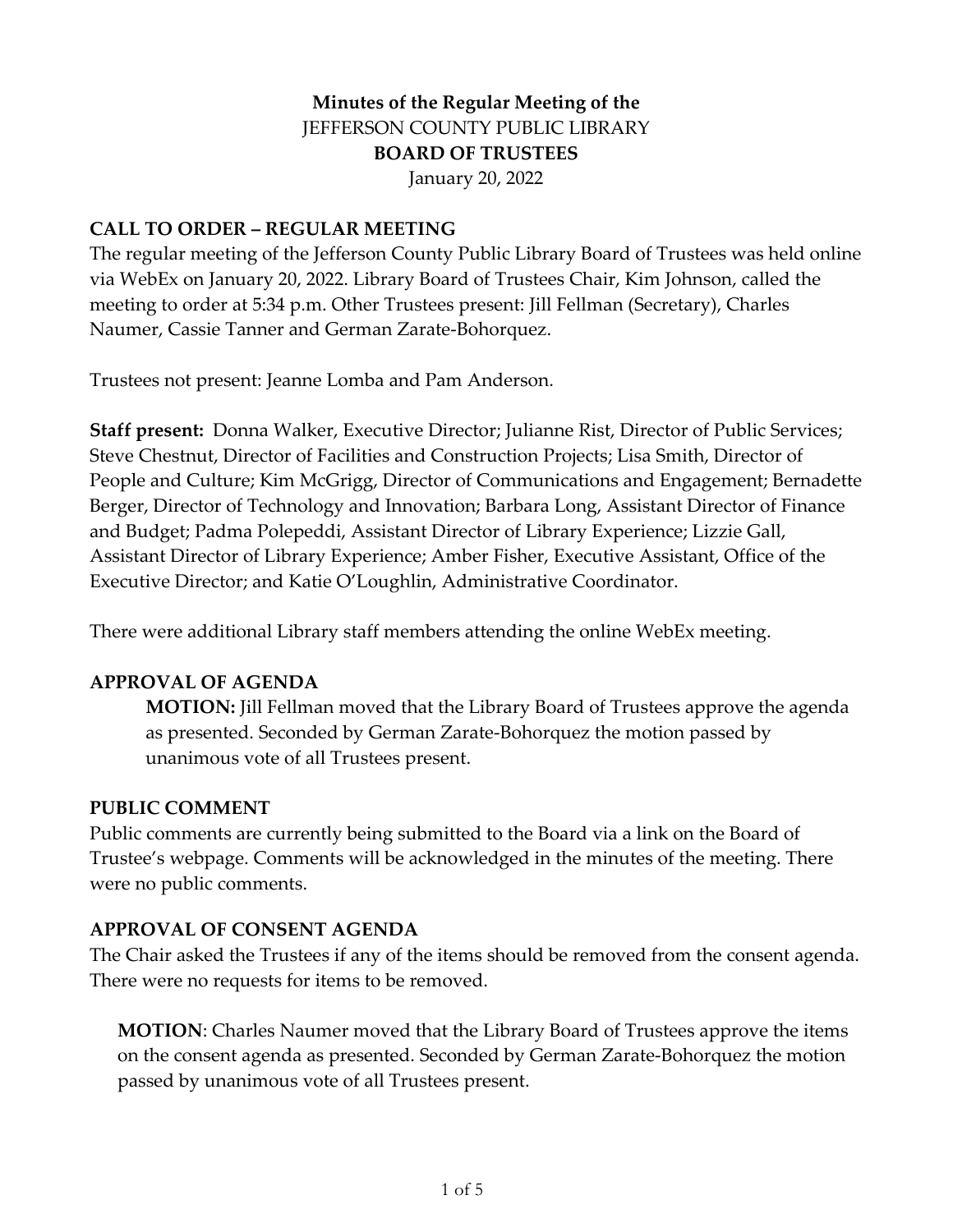## Items on the Consent Agenda

- A. Library Board of Trustees approve the December 9, 2021 Board Meeting Minutes
- B. Library Board of Trustees authorize the Executive Director to sign the Axis 360 twelve month contract renewal in the amount of \$1,600,000.
- C. Library Board of Trustees authorize the Executive Director to sign the STAT Contract Renewal for the base pricing amount of \$377,958.15.
- D. Library Board of Trustees authorize the Executive Director to sign the contract amendment with RFID Library Solutions for the Columbine sorter in the amount of \$338,275.
- E. Library Board of Trustees adopt the Sunshine Resolution LB-01-20-22
- F. Library Board of Trustees approves the annual gift to the North Fork Library Association to support the Pine Library's operating expenses in the amount of \$1,500.
- G. Library Board of Trustees authorize the Executive Director to sign the donation and naming agreement between the Jefferson County Public Library, the Jefferson County Library Foundation and James Fritch in the amount of \$1,000 to place a memorial plaque on an outdoor bench at Columbine Library in honor of his father, Gary Fritch.

# **FOUNDATION UPDATE**

Jo Schantz, Foundation Executive Director, provided a summary of the December 2021 financials for the Foundation. Library Giving Day is April 6. Last year \$8,000 was raised. The Friends Annual meeting is scheduled for April 22. The Foundation has been named a finalist by West Metro Chamber for nonprofit of the year. Jo Schantz will be giving a presentation to the Board of County Commissioners next Tuesday morning at 10:00 am. In response to questions the Board was advised that:

- The Foundation has not yet done a complete comparison regarding an analysis on profitability of the bookstore. The Foundation's accountant reported net income of \$69,880.
- The in-kind item the Foundation counted as profit is \$1500 for bags Bank of Colorado purchased for the Foundation

Trustee Fellman advised the Board that she attended the Foundation Board meeting yesterday. Everyone is working together and moving forward, and she is excited about the West Metro Chamber nomination.

# **EXECUTIVE DIRECTOR REPORT**

# A. Executive Director Report

The Executive Director addressed the board and noted additions to her report. New Trustee Orientation was held on Monday with Cassie Tanner. The Executive Director expressed appreciation to everyone that helped make that happen. Public libraries are distributing free masks from the Governor and JCPL is participating. While JCPL does not have many of those masks, staff is working hard to fulfill that promise as best we can. The Board was advised of an advocacy opportunity regarding the proposed Senate Bill SB22-004, Evidence-based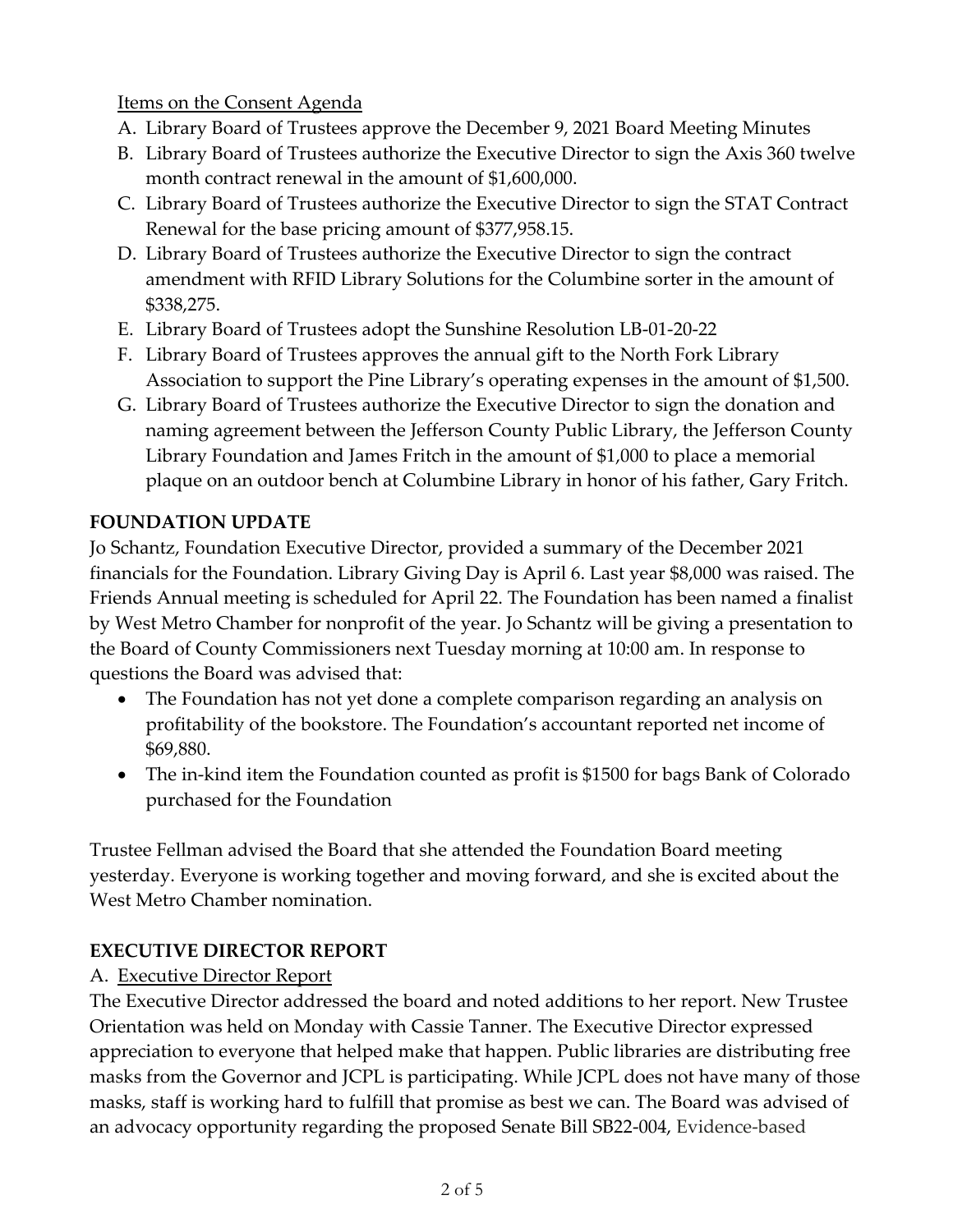Training In Science Of Reading. The Colorado Association of Libraries (CAL) will take formal action to ask to remove mention of public libraries from that proposed bill.

The Chair noted the virtual Public Libraries Association (PLA) conference opportunity and encouraged Trustees to participate. The Executive Director noted that there is also an inperson option for the PLA conference which will be held in Oregon. The Trustees were advised to contact Amber Fisher if they are interested in attending.

The Chair expressed appreciation to the Executive Director for continuing to include patron impact statements in her monthly report.

### **2022 Strategic Priorities and Initiatives**

### Global Ends 1.0-1.4

The Chair introduced the topic and noted that the Board reviewed the Ends Statements at the Study Session last week. The Chair asked the Board if they had any questions or comments. There were no questions or comments and the Chair asked for consensus from the Board in support of the Global Ends Statements staying the same. The Board indicated consensus.

### 2022 Annual Strategic Plan

The Chair introduced the topic and asked the Board if they had any questions or comments regarding the 2022 Annual Strategic Plan that was presented at the Study Session last week. There were no questions or comments and the Chair asked for consensus from the Board in support of the 2022 Annual Strategic Plan. The Board indicated consensus.

# **EXECUTIVE TEAM OPERATIONAL UPDATES**

# **Business Strategy and Finance - Finance and Budget**

Financial Report, November 2021

There were no questions about the November 2021 financial report.

# Financial Report, Preliminary December 2021

Barbara Long, Assistant Director of Finance and Budget, presented information on the preliminary December 2021 financials. The December financials are preliminary as detailed in the memorandum. The Library is over budget on property tax revenue, revenue as a whole, and contributing to the fund balance. On both the operating and capital financial tables, there are significant savings. In operating, the Library is projected to have savings in salaries and benefits. However, the final payroll accrual for hours worked in December but paid in January have not yet posted. There are significant savings in supplies. One of the biggest generators of savings is unspent contingency of \$360,000. The Standley Lake roof was funded out of contingency. Another big savings element is for janitorial services. The janitorial budget was increased from \$650,000 to \$950,000 in anticipation of an enormous impact on cleaning due to Covid that did not happen. There were other impacts as well that are Covid related like not having as many programs. Overall, the Library has projected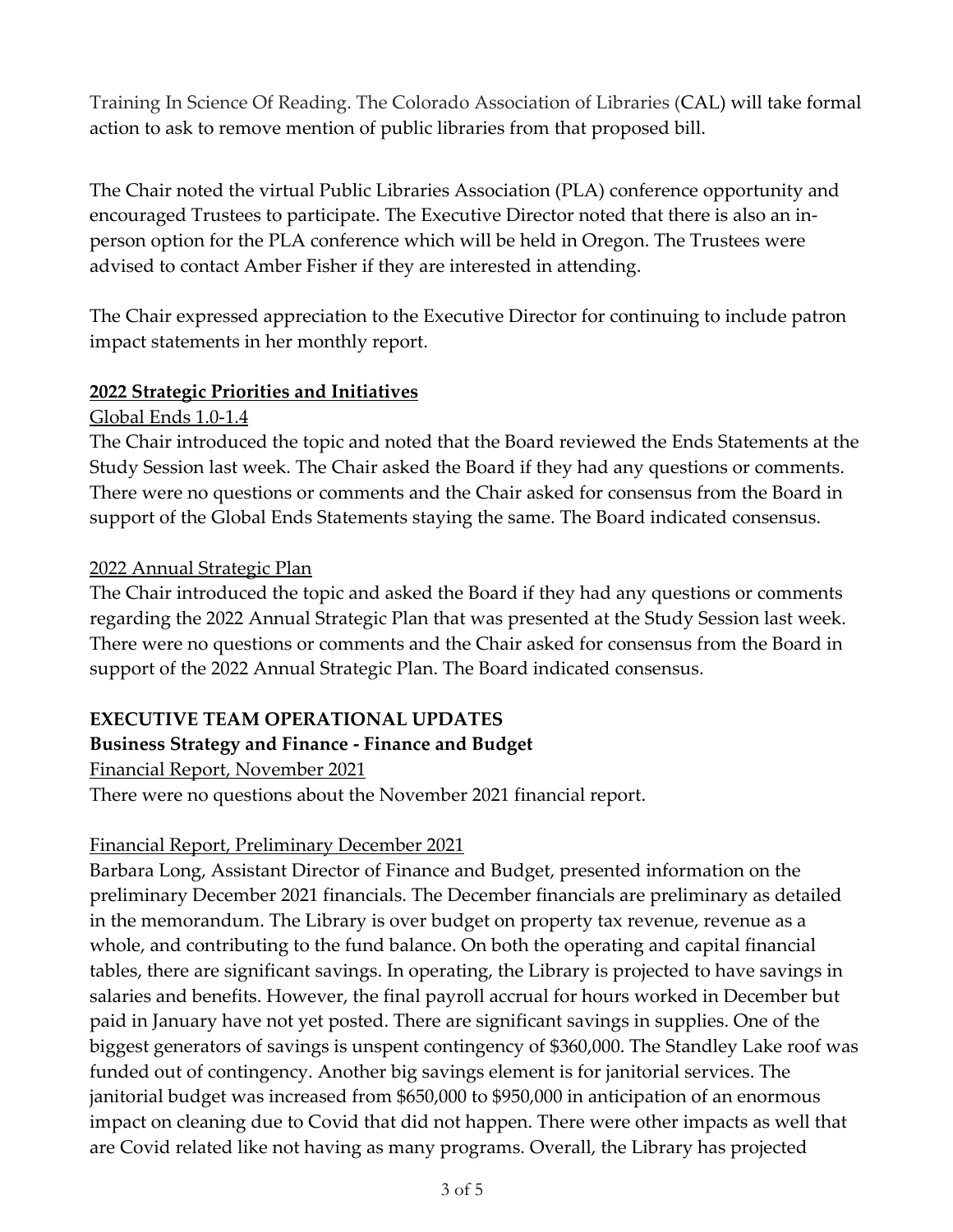savings in operating expenses and, while there are still some invoices coming in, they are not expected to have an enormous change. Table 6 reflects where the Library is with capital projects. There was a push to get things done before the end of the year and a lot of projects wrapped up in December. The Library did not receive all the computers hoped for, but many of the projects in ARM05 were completed. The encumbrance column is blank, not because of outstanding purchase orders (PO), we do have POs for computers, but they have been rolled to the new year. In February the Library will bring the carryforward request to the Board.

In response to a question, the Board was advised that:

• In Table 3, intra county transactions, the Library has to net those two variances in the last column due to the transition to Workday that caused things to show up in different lines. Essentially, items that in the past were not called direct internal are now showing up in that last line, inter-county transfers. It is an impact of the change in financial systems. The savings of \$50,000 that show in that line are not expected to hold. The Library didn't want to change the tables mid-year, and this is something that will be adjusted for 2022 tables so actual charges are more in line with where they show in the budget.

The Chair stated that she recognizes the fact that there's the variance at year end and she expressed appreciation to the JCPL team for budgeting in a difficult year and difficult times with all the variables considered that were unusual. The Chair stated that she has a lot of confidence in the production side.

### **ITEMS REMOVED FROM THE CONSENT AGENDA**

No items were removed from the consent agenda.

#### **EMERGING ISSUES**

No emerging issues.

**ENDS** There were no items.

#### **BOARD GOVERNANCE**

### **Bylaws Committee Appointments**

The Chair announced the appointments of Cassie Tanner and German Zarate-Bohorquez to serve on the committee to review the By-Laws.

### **Nominating Committee Appointments**

The Chair announced the appointments of Charles Naumer and Jeanne Lomba to serve on the committee to nominate Board officers.